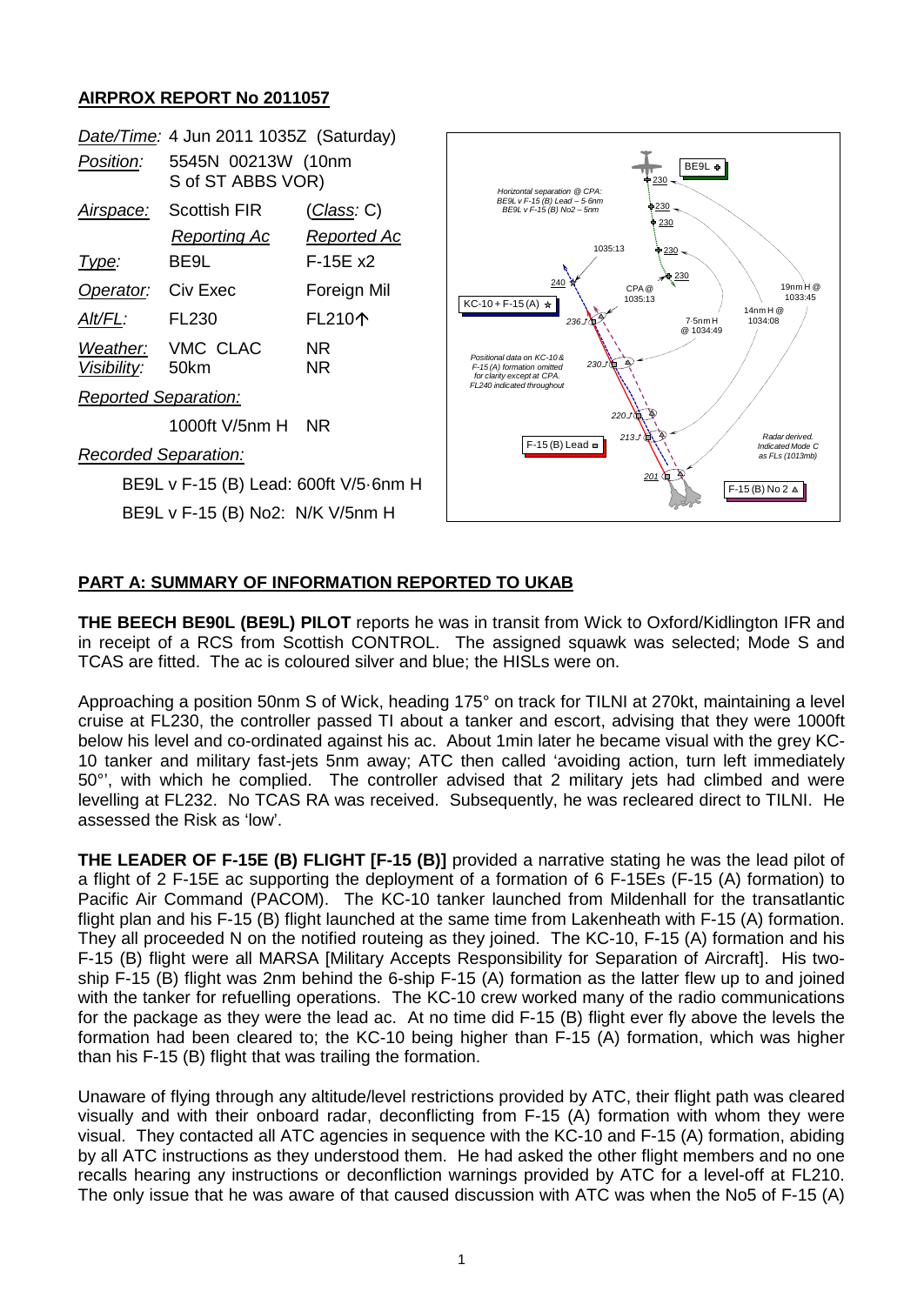formation had to return to Lakenheath because of an ac malfunction. The pilot of No5 turned onto a reverse routeing as he contacted ATC for a separate clearance as a single ship. At this point, ATC issued some instructions regarding other traffic in the area.

**SCOTTISH AREA CENTRE PRESTWICK TAY SECTOR CONTROLLER (TAY SC)** reports that the BE9L crew had been warned about military traffic that had been co-ordinated against him that would pass by in 5 min. The pilot had reported visual contact with multiple ac before the incident. He had initiated co-ordination with ScATCC (Mil) as the BE9L was inside CAS but 'off-route' under a RCS. The initial co-ordination agreement was against military traffic at FL240, but then a further request from ScATCC (Mil) was made for co-ordination against F-15 (B) flight. As the agreement was getting complicated he agreed that the BE9L would maintain FL230 and that ScATCC (Mil) could take 1000ft separation on Mode C, above or below the BE9L with F-15 (B) flight, until the subject ac had passed.

A handover of the TAY Sector had commenced just before the incident and it was the relief controller that noticed that F-15 (B) flight had climbed into conflict with the BE9L.

Because of the close proximity of the military formation it was difficult to read the SSR data block level information. The BE9L crew was given a 'standard' avoiding action turn to the L until all the ac had passed.

**THE ScATCC (MIL) CONTROLLER** reports he was the ATCO-on-watch, working 7 separate units consisting of a tanker and chicks proceeding northbound on a Coronet East task, a formation of 3 F-15s in the Vale of York [F-15 (C) formation], as well several civil ac. The lead Coronet ac was a KC-10 with F-15 (A) formation followed by 2 further F-15 ac – F-15 (B) flight – as a separate element in a 10nm trail attempting to join. Passing Newcastle, the KC-10 and F-15 (A) formation were level at FL240 with the trailing F-15 (B) flight level at FL200. TAY SC was working the BE9L level at FL230 and co-ordination was agreed that he could maintain 1000ft vertical separation with his Coronet formation ac on Mode C, above or below TAY's BE9L. F-15 (B) flight leader then requested a climb to FL240 to rendezvous with the Coronet formation; he was instructed to climb to FL210 initially, to maintain the co-ordination agreement against the civil BE9L. The controller then received complicated multiple requests from several speaking units [elements of F-15 (C) formation], whereupon he observed F-15 (B) flight had climbed through their assigned level of FL210. At this point F-15 (B) flight and the BE9L were separated laterally by about 5·7nm, diverging and 500ft vertically above the BE9L. He immediately informed the duty ATCO i/c of what had occurred.

**THE ScATCC (MIL) ATCO I/C** reports he was informed by the ATCO-on-watch that F-15 (B) flight had climbed above their assigned level, breaking the co-ordination agreement with the SAC TAY SC. Approaching the SAC Civil Watch Manager who was aware of the incident, they immediately reviewed the radar replay to ensure that minimum separation was not lost during the occurrence. The recording shows that at no point was the minimum prescribed horizontal separation of 5nm eroded. He was aware that the controller was working particularly hard throughout the period, with multiple fast-jet ac and GAT in a quite complex air picture. Earlier, he had refused traffic as the Unit was working to maximum capacity.

UKAB Note (1): AUS issued an ALTRV (altitude reservation) for Coronet East 095/4 (11-05-0556) – a refuelling task - which was transmitted to ScATCC (Mil) on 2 Jun. The message granted Non-Deviating Status (NDS) above FL245 to the KC-10 tanker and F-15 (A) formation from specified coordinates within the Scottish UIR from FL240-260 inclusive. MARSA applied within all Coronet East ac. Furthermore it was emphasised that 'ACFT MUST OBTAIN ATC CLEARANCE PRIOR TO ANY ALTITUDE CHANGES…'.

**BM SAFETY MANAGEMENT** reports that this Airprox occurred 45nm NW of Newcastle between a pair of F15s - F-15 (B) flight - part of a Coronet East Atlantic transit in receipt of a RCS from ScATCC (Mil), with the BE9L en-route to Oxford in receipt of a RCS from ScACC TAY Sector.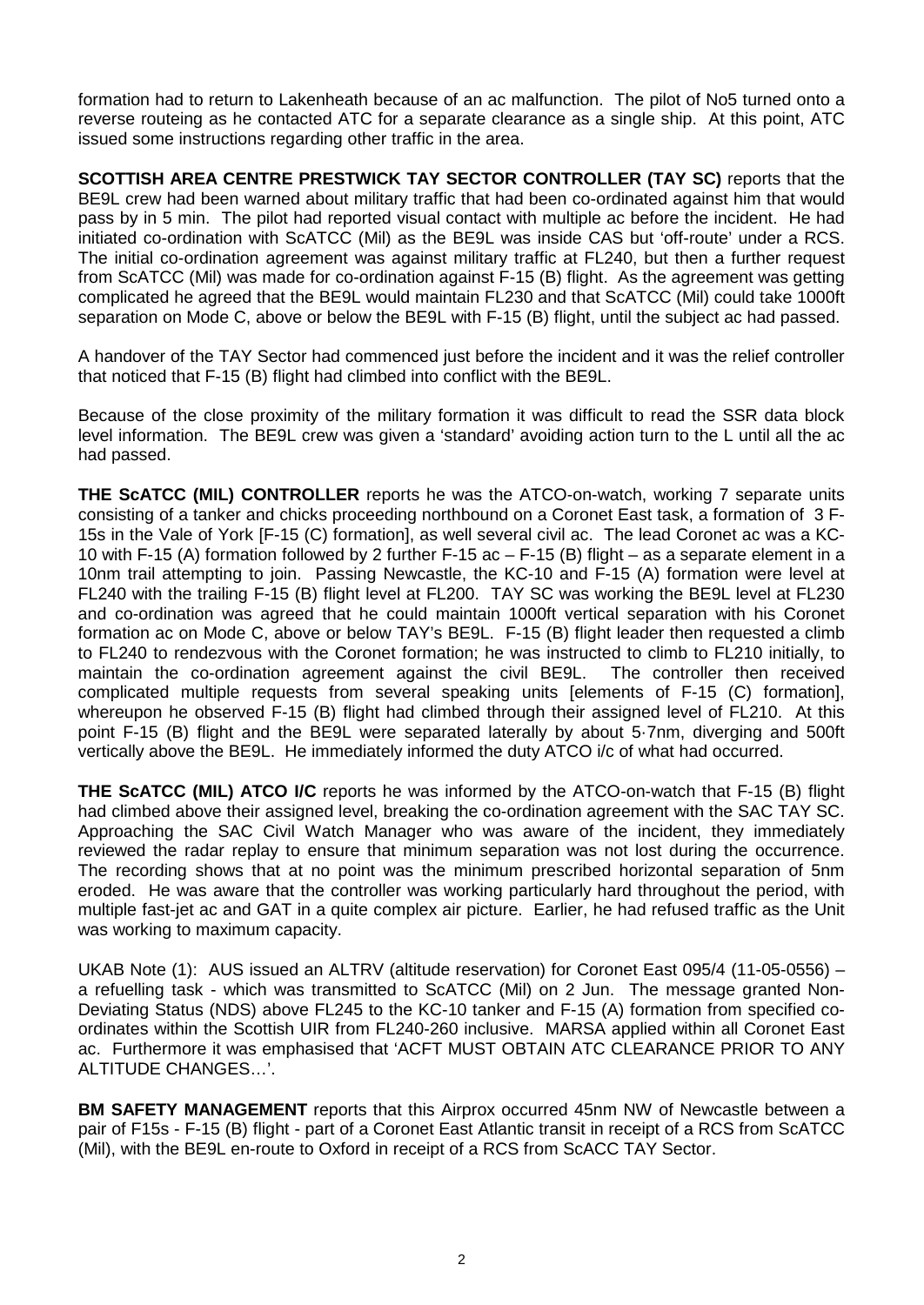The Airprox occurred at the weekend when ScATCC (Mil) operate with a reduced watch of 3 controllers, including 1 who undertakes the Distress and Diversion (D & D North) role. The ScATCC (Mil) controller's workload and task difficulty was assessed as 'high' with 4 speaking units comprising: the Coronet East mixed formation at FL240, comprising a KC-10 and F-15 (A) Formation with F-15 (B) flight in trail at FL200 closing the Coronet; a formation of 3xF15s - F-15 (C) formation conducting general handling in Class G airspace 17nm SE of Newcastle and an un-related civil ac joining the en-route structure at NEW at FL240. The Coronet formation was NOTAM'd as being in receipt of Non-Deviating Status above FL245; however, neither the ScATCC (Mil) nor LATCC (Mil) controllers were aware of the Coronet formation until approximately 2 hours prior to the incident. The Unit's investigation established that the Unit received the Coronet ALTRV notification message, but could not establish why it had not been highlighted to the personnel on shift on the morning of the incident. At the time of the incident, the ScATCC (Mil) controller had been on console for 35 mins and was controlling all ac being worked by the Unit. Moreover, the 4 speaking units were being controlled on 3 separate frequencies, although from the transcript none appear to have been crosscoupled. Consequently, throughout the incident sequence, the transcript is confused with numerous simultaneous transmissions. The Unit's guidance on task load - the number of speaking units under an ATS – rather than workload, which is a function of task load, task complexity, time scale for task completion and the individual's psycho physiological state, is that controllers should not work more than 3 speaking units concurrently. There are occasions when controllers can work more or less traffic, dependent upon the situation. For example a fourth ac that was a relatively un-complicated transit, or working less traffic when presented with a more complex situation.

At 1033:00, the unrelated civil ac joining at NEW was transferred to ScACC as GAT. At this point the Coronet formation was 47nm NW of NEW and F-15 (C) formation was 20nm SE of NEW. At 1033:11, F-15 (B) flight lead stated to the ScATCC (Mil) controller his intention to join the Coronet, "*ScATCC (Mil)* [F-15 (B) flight C/S] *on victor, let me just clarify…*[C/S No2] *is 5 miles in trail and will be joining with* [KC10 C/S]. The controller replied *"negative, you are coordinated with civil traffic north of you by 20 miles maintaining flight level 2 hundred (sic)*". However, the BE9L was actually coordinated maintaining FL230. Immediately following this transmission about the coordinated traffic from the ScATCC (Mil) controller, F-15 (B) flight leader requested a climb to FL210: "*ScATCC (Mil)*  [F-15 (B) flight C/S] *copy, we are MARSA* [KC10 & F-15 (A) *formation C/Ss] and if able we would like to climb to 2-1-0, this is for a trans Atlantic passing* [sic] *we need to do when refuelling"*. At 1033:45 the controller instructed, "[F-15 (B) flight C/S] *roger, climb FL210"*; this instruction was not acknowledged by F-15 (B) flight leader, although the radar replay shows that the flight entered a relatively slow climb at 1033:52. There are no other transmissions on the RT transcript that might have obscured the flight leader's acknowledgement of this instruction, or that might have precluded the ScATCC (Mil) controller challenging F-15 (B) flight leader over his lack of an acknowledgement.

At the time of the occurrence the regulation within JSP 552 relating to the conduct of formation joinups, including MARSA was at para 235.165. This regulation has been carried across to MAA RA 3011 and MMATM Chapter 11 Paras 43 to 49. JSP 552 235.165.5a states that when conducting formation join-ups in VMC, the formation leader is responsible for MARSA from the point when the joining ac is cleared to climb visually and join the formation. As the lead pilot of F-15 (B) flight stated that they 'cleared their flight path visually,' the join was completed in VMC. Moreover, based upon the regulation contained within JSP 552 235.165 and the fact that the ac were in Class C airspace, MARSA did not apply between F15 (B) flight and the Coronet as they were both separate elements.

The F-15 (B) flight leader pilot reported that:

'At no time did F-15 (B) flight ever fly above the levels the formation had been cleared to…no [flight Member] recalls hearing any instructions or deconfliction warnings provided by ATC for a level-off at FL210.'

At 1034:04, F-15 (C) formation commenced a lengthy RT exchange with the ScATCC (Mil) controller, stating their intention to split into 2 speaking units; one unit transiting S to the Wash ATA and one remaining in place 20nm SE of NEW. At this point, F-15 (C) formation was 79nm S of the Coronet formation. This prompted the controller to request that F-15 (C) formation change to an en-route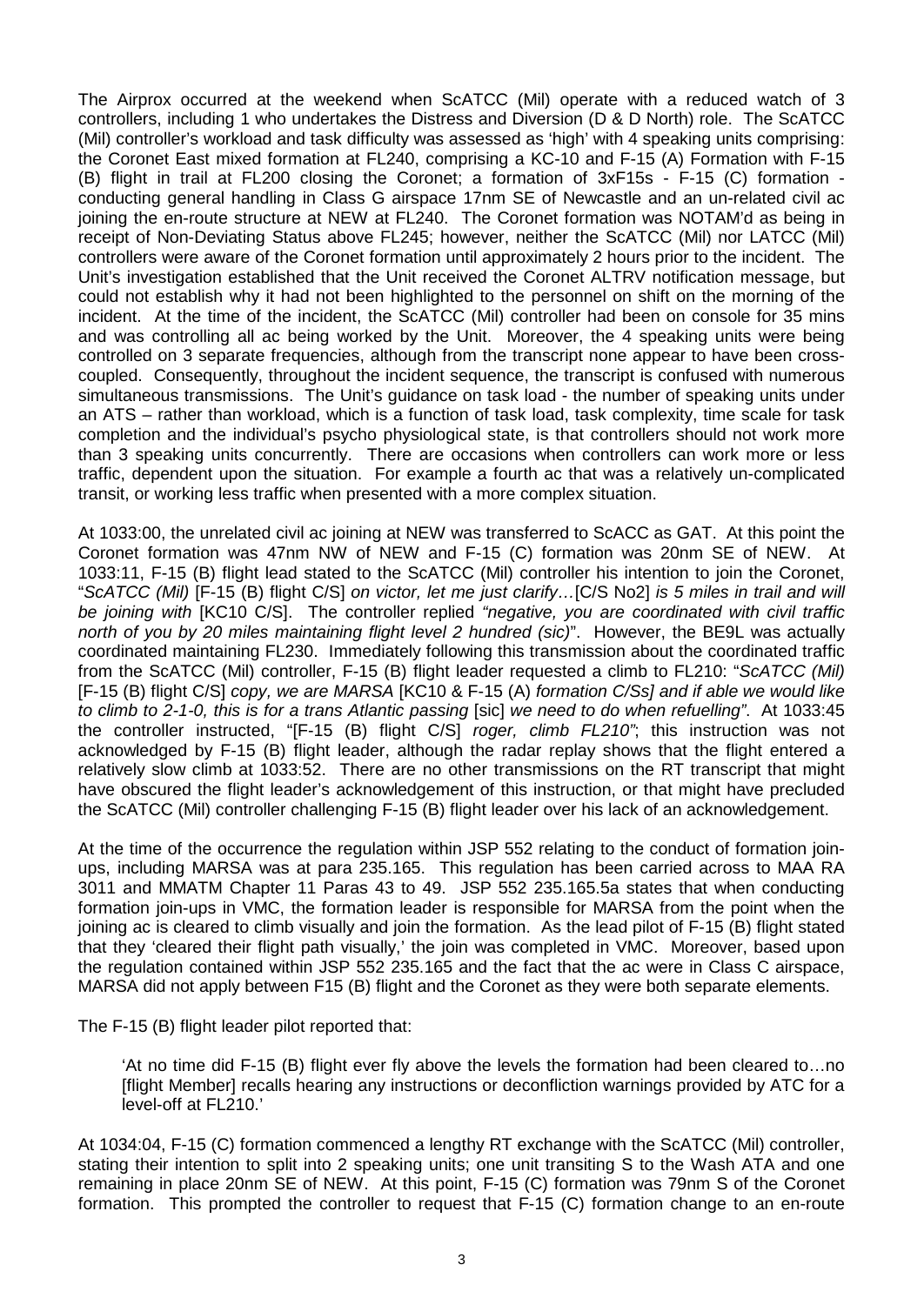frequency due to a, *"lot of…military traffic proceeding north-west bound"*, a clear reference to the Coronet. This conversation between the ScATCC (Mil) controller and F-15 (C) formation finished at 1035:05; during this period, at 1034:08, F-15 (B) flight climbed through FL213. At the point that the 'level-bust' occurs, the BE9L is 14·7nm NNE of F-15 (B) flight level at FL230.

The ScATCC (Mil) ATCO i/c stated that as the ScATCC (Mil) controller became busy, he took up position next to the controller in a PLANNER role. During the incident sequence, the ATCO i/c was monitoring traffic as it approached the ScATCC (Mil) area of responsibility in an effort to manage the Unit's traffic flow and was taking the landline calls into the unit.

At 1035:03, the avoiding action turn issued by TAY SC to the BE9L becomes apparent on the radar replay with 6nm lateral separation shown and F-15 (B) flight climbing through FL234. The CPA occurred 10sec later at 1035:13, [5·6nm lateral separation is evident against the leader with 600ft of vertical separation indicated on Mode C and 5nm lateral separation shown against the No2]. Just afterwards at 1035:24, the ScATCC (Mil) controller asked F-15 (B) flight leader to, *"confirm your altitude"* which suggests that this is the point when the controller realised that the level-bust had taken place.

It is clear that F-15 (B) flight climbed above their assigned level of FL210, thereby breaking the coordination agreement between ScATCC (Mil) and ScACC TAY SC. Although the instruction to climb to FL210 was clear, F-15 (B) flight leader did not acknowledge this instruction. Moreover, it has not been possible to determine whether the flight leader mis-heard the instruction or whether they suffered a cognitive failure, where their desire to join the Coronet formation intruded on their response execution such that they omitted to level-off at FL210.

Routinely, it would be reasonable to expect the ScATCC (Mil) controller to detect the level-bust, which occurred about 45sec prior to TAY SC issuing the avoiding action turn. The ScATCC (Mil) controller received no read back of the climb instruction from F-15 (B) flight leader, but having passed that instruction under a RCS, the controller could reasonably have assumed that the flight leader would follow that instruction. Nevertheless, controllers are required to receive read backs of level instructions and the fact that this was not challenged by the controller can be considered to be a causal factor in this occurrence. Unfortunately, the ScATCC (Mil) controller's attention was diverted by a lengthy RT exchange with F-15 (C) formation some 79nm SE of the Coronet group.

Whilst the geographic dispersion of the traffic and the task load faced by the ScATCC (Mil) controller was within their capacity and the bounds of the Unit's task-load guidance, the workload generated by the disparate tasks and their timing, divided the controller's attention such that he was unable to continuously monitor F-15 (B) flight. Although 'good practice' might suggest that controllers should be alive to the potential for a benign situation to quickly become complex, there is a degree of hindsight bias associated with this view and, moreover, it defies the basic human instinct to attempt to continue to manage a situation. Whilst the ScATCC (Mil) control team on duty were notified of the Coronet later than might be considered ideal, this cannot be considered causal nor contributory to the occurrence, given that the overall taskload was within the team's capacity. Furthermore, the Unit's task load at the time of the occurrence meant that the ScATCC (Mil) ATCO i/c, having not taken an active role in terms of controlling, was unable to directly monitor events on the controller's frequencies, thereby removing an additional ATM-related safety barrier.

It has not been possible to assess whether the understanding of USAF crews of UK formation join-up procedures and the impact of USAF tanker procedures, specifically the boom operator's actions, affected the outcome of this occurrence.

Subsequent to the investigation of this Airprox HQ 1 Gp BM SM requested that OC ScATCC (Mil) review the Unit's task-load orders to ensure that they provide appropriate guidance for ATM personnel. This review has been concluded and OC ScATCC (Mil) is content that the Unit's taskload orders are fit for purpose. The Unit considers the problem lay with the application of those orders by the controlling staff on duty. Consequently, all Unit personnel have been re-briefed with respect to their responsibilities for managing the Unit's traffic loading outside core operating hours.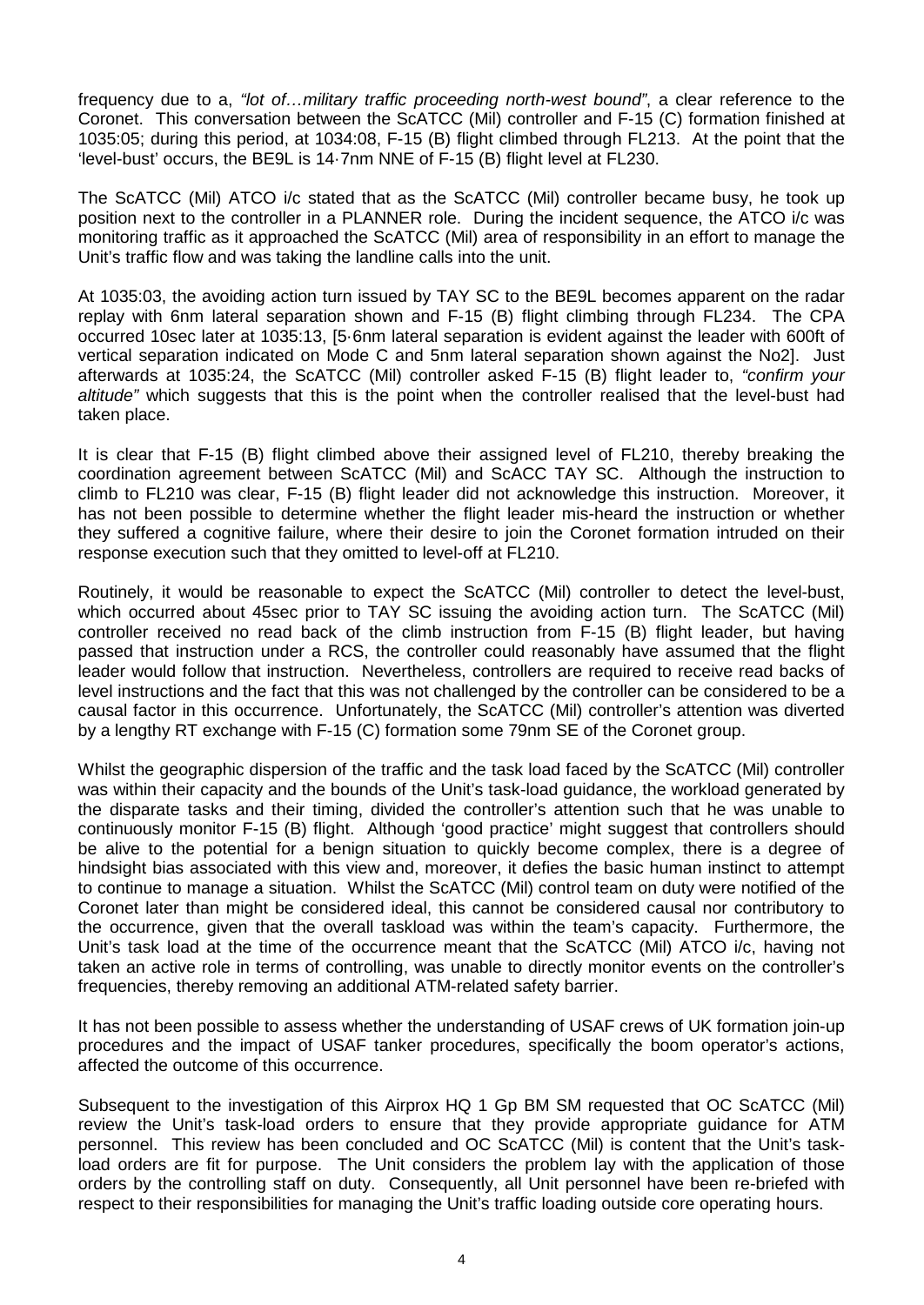**ATSI** reports that the BE9L crew called the TAY Sector at 1011:40. The flight was maintaining FL230, 15nm NW of Aberdeen, and was instructed to route direct to TILNI. At 1023 the ScATCC (Mil) controller called the TAY Sector requesting co-ordination on a formation C/S KC-10 [with F-15 (A) formation] against other GAT. The formation was climbing through FL193, 47nm S of Newcastle. All the ac within the formation were at the same level and within 1nm of each other. The Mode S SFL on one of the formation was reporting FL240.

CAP493 Manual of Air Traffic Service Part 1, Section 1 Chapter 4 paragraph 15 states:

'Formations are to be considered as a single unit for separation/deconfliction purposes provided that the formation remains within the parameters shown [*below*]:

Class C Airspace: 1nm laterally and longitudinally and at the same level; …'

Some 11nm S of this formation was another formation pair - F-15 (B) flight. Within this pair, flying parallel tracks, the westerly ac was transponding and reporting Mode C of FL174, climbing. During the co-ordination at 1023, the ScATCC (Mil) Controller did not mention F-15 (B) flight to the S.

At 1026:20 the TAY controller called Scottish Military for further co-ordination on the first formation - KC-10 and F-15 (A) formation. The TAY controller identified the BE9L to the ScATCC (Mil) controller. The BE9L was 17nm NW of NEXUS and the KC-10 and F-15 (A) formation was 90nm S of NEXUS. The KC-10 and F-15 (A) formation was activating high-level STCA on the TAY controller's situation display. A third formation, 21nm SE of the first formation, was also activating high-level STCA on the situation display. The formation pair (F-15 (B) flight) was not activating any alerts and one of the pair was not transponding. Therefore this pair displayed normally on the TAY controller's display.

The TAY SC requested, "*Co-ordination against the* [BE9L C/S] *then, not above 2 3 and you're not below 2 4 is that correct?"* The Scottish Military controller read back the co-ordination request and the conversation ended with the TAY SC stating, "*that's co-ordinated*". At 1028:40, TAY SC passed TI to the BE9L pilots, "*traffic information about 4 or 5 minutes you may see … an American fighter and a D C 10 they'll be a thousand feet above you*." The KC-10 and F-15 (A) formation was now overhead Newcastle and 75nm ahead of the BE9L. The formation was now maintaining FL240. The BE9L crew asked if the traffic would be on the aircraft's left-hand side, to which the controller replied, "*no … they're in your 12 o'clock at the moment…its reciprocal*". Scottish (Mil) telephoned the TAY Sector at 1032:29 and requested the TAY SC identify another two F-15s, "[F-15 (B) flight C/S] *southeast of the* [KC-10 and F-15 (A) formation C/S]". F-15 (B) flight had now decreased its distance behind the KC-10 and F-15 (A) formation to 3.4nm. The BE9L was 31nm N of the KC-10 and F-15 (A) formation.

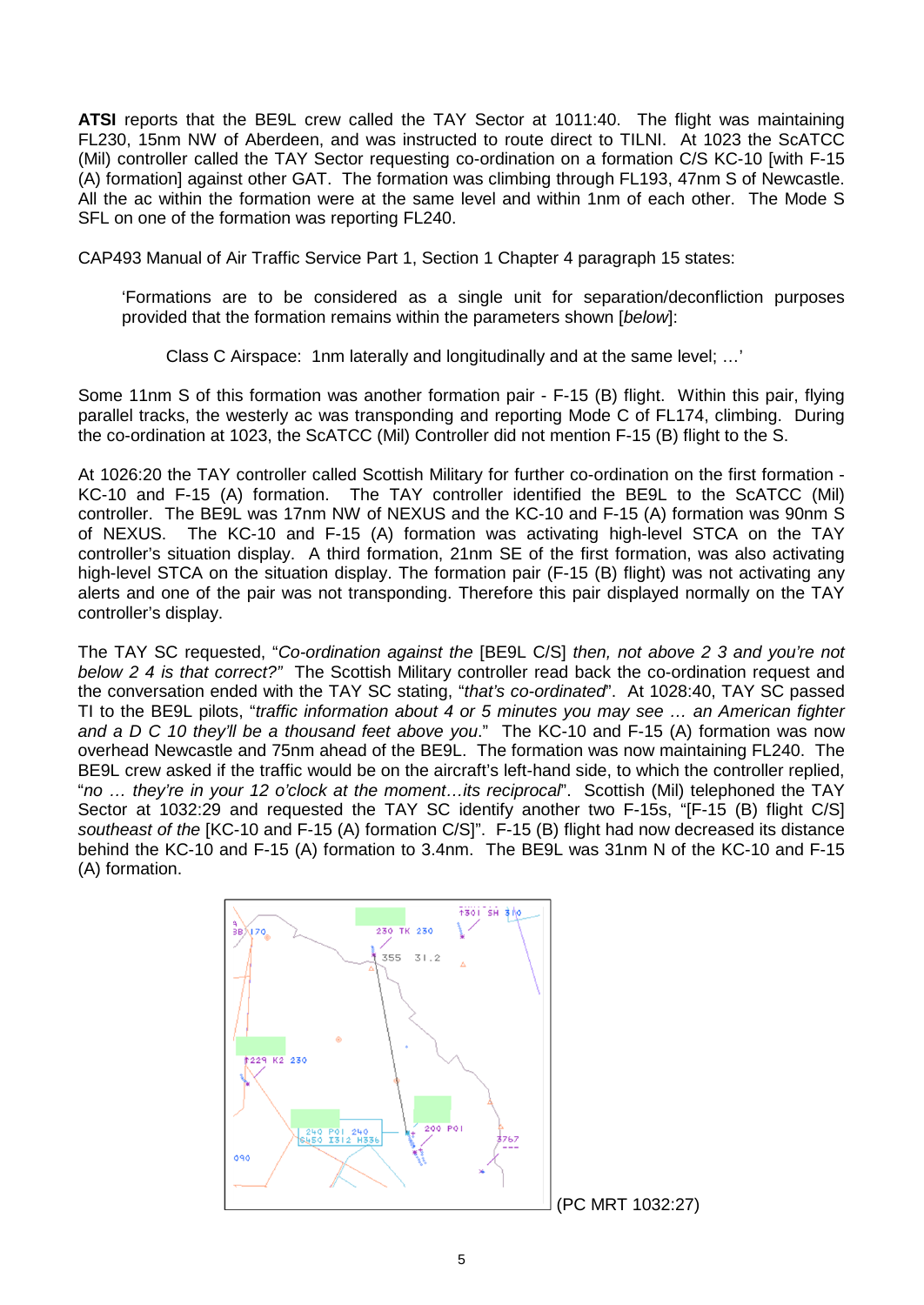The TAY controller identified F-15 (B) flight and the ScATCC (Mil) controller stated, *"they're not above flight level 200 against your* [BE9L C/S]*..*.". The TAY controller replied, "[BE9L C/S] *will stay at flight level 2-3-0 you can go 1 thousand feet below or 1 thousand feet above*". The conversation was then terminated by the ScATCC (Mil) controller, "*Brilliant thank you very much*".

MATS Part 1 Section 1 Chapter 10 paragraph 3 states:

'3.1 When requesting co-ordination, a controller shall: …

propose a course of action upon which agreement is requested and obtain a clear decision on that proposal. To ensure clarity and avoid misunderstandings, before terminating the call, parties shall explicitly state the action required of their aircraft to achieve the agreed course of action … A response that does not reaffirm the details of the agreement, such as "Roger", is not acceptable.'

At 1033:52 the Mode C of F-15 (B) flight leader indicated that the transponding ac had commenced a climb from FL200 and was now passing FL203; at 1034:08 it was indicating Mode C of FL213, climbing, STCA then activated between F-15 (B) flight and the KC-10 and F-15 (A) formation ahead.



At 1034:15 the BE9L reported, "*visual with that group of traffic now*". TAY SC replied, "*That's correct there's some below you and some above you they're all co-ordinated against you and you're just maintaining flight level 2-3-0*". The KC-10 and F-15 (A) formation was maintaining FL240 in the BE9L's 1 o'clock range 11nm on a track to pass down the BE9L's right-hand side. F-15 (B) flight was 2.9nm behind the first formation and was now climbing through FL216.

At 1034:25 the Mode C of F-15 (B) flight indicated that they were still climbing and passing through FL223. They were in the BE9L's 1 o'clock range 11.6nm on a track to pass down the BE9L's righthand side.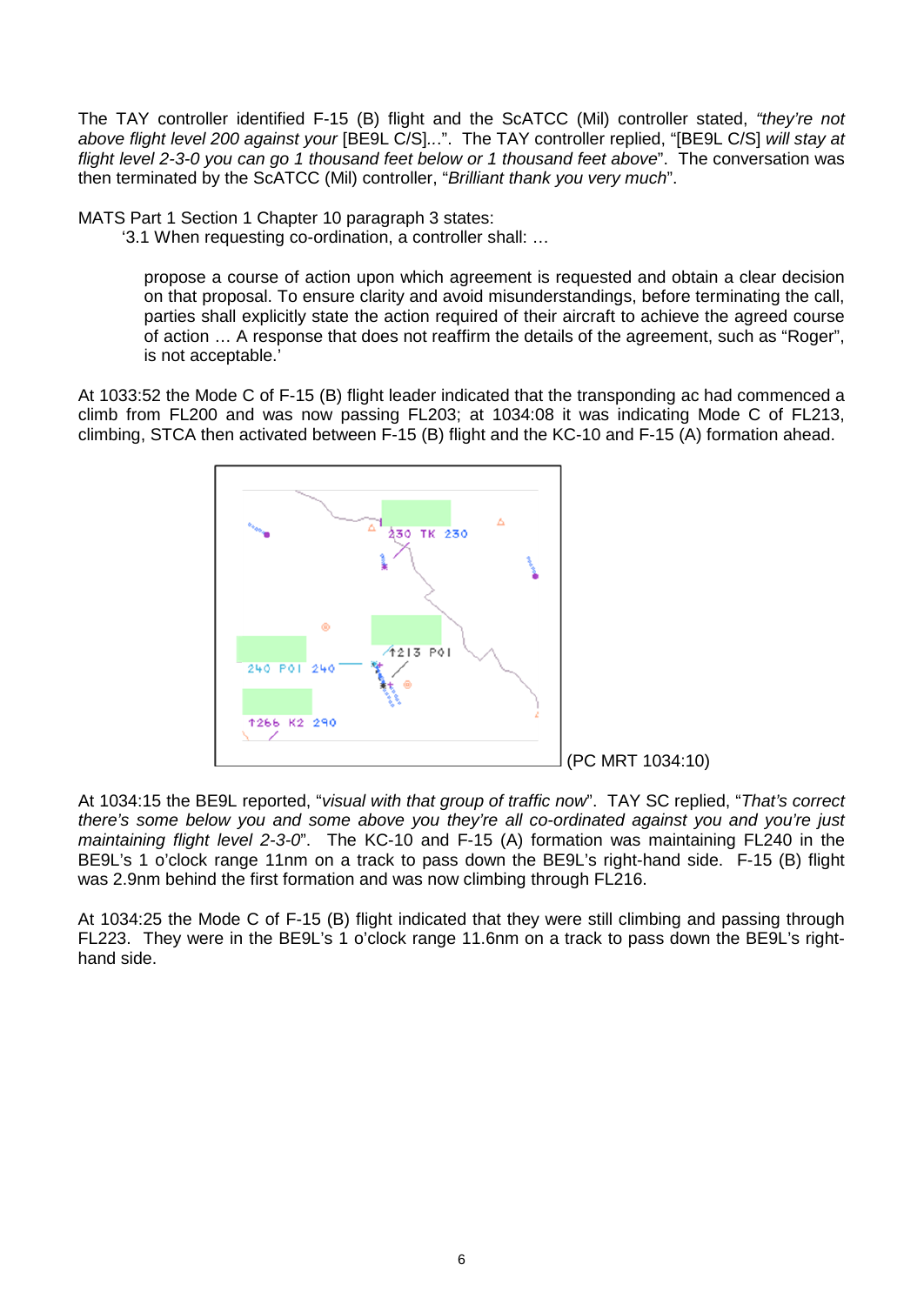

At 1034:35, TAY SC instructed the BE9L pilot, "[C/S] *sorry avoiding action turn left immediately 50 degrees";* this was read back by the BE9L pilot. TAY SC informed the BE9L pilot that, "*one of those tracks he's now just climbing through your level*." The second formation's Mode C was now indicating FL225.

At 1034:49, F-15 (B) flight leader's Mode C indicated the ac were at the same level as the BE9L, still in the BE9L's 1 o'clock, range 7.7nm. The aircraft were about 45nm N of Newcastle at FL230 in Class C controlled airspace.



At 1034:51 the TAY controller updated the traffic information to the BE9L, to which the BE9L pilot replied, "*okay … we got two visual ????? at the back of the pack that look a bit higher."*

Minimum separation between F-15 (B) flight and the BE9L occurred at 1035:13 with 5nm between the nearest aircraft and 600ft indicated against the leader's Mode C. Subsequently, F-15 (B) flight levelled at FL239 behind the leading formation. At 1035:39, TAY SC informed the BE9L pilot that his ac was now clear of the traffic and instructed the flight to resume its own navigation.

The BE9L was southbound maintaining FL230. The KC-10 and F-15 (A) formation was maintaining FL240 followed by F-15 (B) flight climbing through FL230. Separation was maintained between the BE9L and nearest aircraft of F-15 (B) flight: minimum distance was 5nm and 600ft, where 5nm or 1000ft was required.

The co-ordination undertaken between the TAY SC and ScATCC (Mil) with respect to F-15 (B) flight was not completed with an explicit statement of the action required. TAY SC offered a co-ordination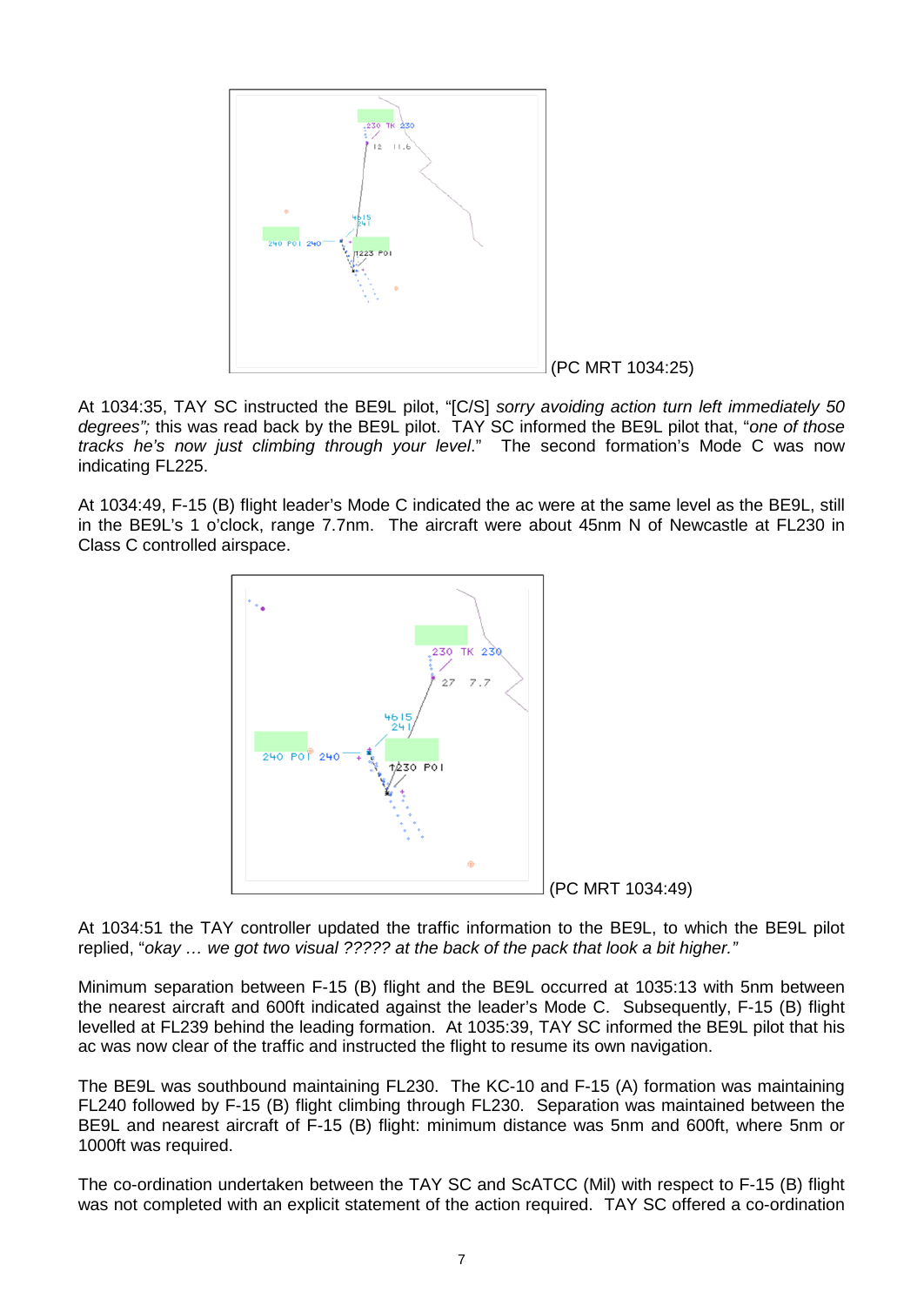solution of "[BE9L C/S] *will stay at flight level 2-3-0 you can go 1 thousand feet below or 1 thousand feet above*". The TAY SC had no indication therefore of the exact instruction which may have been relayed to the F-15 (B) flight pilots.

## **PART B: SUMMARY OF THE BOARD'S DISCUSSIONS**

Information available included reports from the pilot of the BE9L and the leader of F-15 (B) Flight, transcripts of the relevant RT frequencies, radar video recordings, reports from the air traffic controllers involved and the appropriate ATC authorities, together with comment from the relevant Command.

There were some significant subsidiary issues within this occurrence. However, it was evident to the Board that the BE9L crew's part in this Airprox was restricted to compliance with TAY SC's avoiding action. These instructions ensured that the stipulated horizontal separation was maintained against F-15 (B) flight as they climbed up toward the KC10 and F-15 (A) 'combine'.

The HQ 3AF Advisor reaffirmed F-15 (B) flight leader's belief that his flight had not been instructed to level-off at FL210. However, he acknowledged that the BM Safety Management report had revealed that the lead pilot was mistaken. This climb was contrary to the co-ordination agreements struck between the ScATCC (Mil) controller and TAY SC which, if complied with, would have ensured a minimum of 1000ft vertical separation between the KC-10 and F-15 (A) combine above the BE9L, maintaining a level cruise at FL240 and 1000ft on Mode C against F-15 (B) flight. These agreements ensured that the ScATCC (Mil) controller had the necessary tactical flexibility to manoeuvre the ac under his control safely and had resulted in TI being passed to F-15 (B) flight about the BE9L when it was 20nm away. However, the ScATCC (Mil) controller erroneously reported that the BE9L was at FL200 – the same level as F15 (B) flight at that point. Members understood why the leader of F-15 (B) flight would have been keen to climb above traffic reported to be flying at the same level, the BE9L, which he may have perceived as an impediment to his eventual join with the KC-10 and F-15 (A) combine. His request to climb to FL210 seemed to indicate an understandable degree of urgency to climb clear above the BE9L's reported level. He would have perceived that there was then no other traffic to delay his join with the KC10 and F-15 (A) formation cruising at FL240, hence his comment "....*we are MARSA* [with KC10 & F-15 (A) *formation C/Ss] and if able we would like to climb to 2-1-0...".* Whilst noting that the ALTRV message only included reference to the KC10 & F-15 (A) formation, not F-15 (B) flight, the latter were in effect the 'airborne spares' for F-15 (A) formation. In Class C CAS under a RCS and co-ordinated against the BE9L, the Board recognised that MARSA could only ever be stipulated between military ac involved in the Coronet East tanker trail. With F-15 (B) flight below the levels of the stipulated ALTRV, the mandatory instructions of the ScATCC (Mil) controller held sway, so the controller would have seen no reason at that stage not to accede to F-15 (B) leader's request to climb his flight 1000ft to FL210. The controller's immediate reply at 1033:45, "[F-15 (B) flight C/S] *roger, climb FL210"* was clear and unambiguous. However, the RT transcript revealed that there was no response from F-15 (B) flight and the controller did not challenge the absence of a read-back. This was a salutary lesson a pilot Member observed; if pursued at the time this would have forestalled the occurrence. In the event the subsequent climb revealed that the leader believed, incorrectly, that his flight had been permitted to climb to join with the KC10 and F-15 (A) combine at FL240. The Board was briefed that the controller was under significant pressure at this stage and it was evident that he was very busy indeed controlling this complex scenario, with a wide split, necessitating a diverse scan over a large displayed range on his radar. Members noted it was at this point that his attention was critically diverted by the activities of F-15 (C) formation to the SE and did not spot F-15 (B) flight's excursion above their assigned level. Controller Members opined that the use of the three frequencies simultaneously by the one controller was not good practice, albeit indicative of the Unit's limited control capacity at the time, since RT transmissions could easily be missed. This level of military activity was unusual on a Saturday morning and the issue of the controller's workload had already been addressed by the Unit as reported by BM Safety Management. As it was F-15 (B) flight had already climbed through FL210 by the time the ScATCC (Mil) controller realised what had occurred. Nonetheless, F-15 (B) flight's climb through FL213 occurred when the BE9L was 14nm away and if he had spotted it at the time it could have been